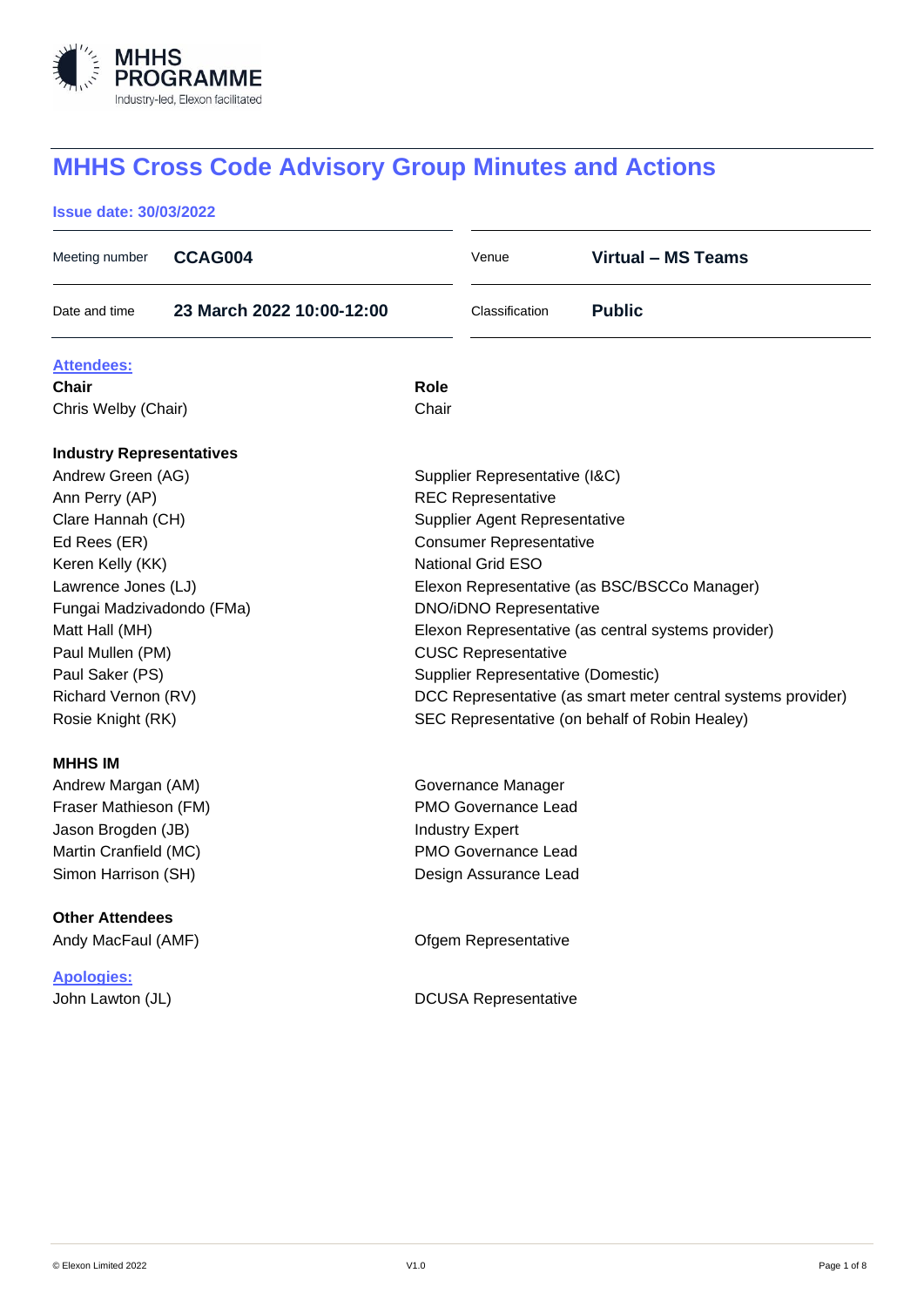## **Actions**

| <b>Area</b>                           | <b>Action Ref</b> | <b>Action</b>                                                                                                                                                                                                                                               | <b>Owner</b>                      | <b>Due Date</b>  |
|---------------------------------------|-------------------|-------------------------------------------------------------------------------------------------------------------------------------------------------------------------------------------------------------------------------------------------------------|-----------------------------------|------------------|
| <b>Horizon</b><br>scanning            | <b>CCAG03-13</b>  | <b>ONGOING ACTION - Review contents of the CACoP</b><br>Central Modifications Register and share any code<br>modifications currently missing from MHHS Horizon<br>Scanning Log with the PMO                                                                 | <b>Code Bodies</b>                | Ongoing          |
|                                       | <b>CCAG04-01</b>  | SEC to add SEC MP200 to CCAG Horizon Scanning Log<br>and CACoP Central Modifications Register                                                                                                                                                               | <b>SEC</b><br>(Rosie Knight)      | 27/04/2022       |
|                                       | <b>CCAG04-02</b>  | BSC to assess if P419 should be added to CCAG Horizon<br>Scanning Log and provide update to<br>PMO@mhhsprogramme.co.uk                                                                                                                                      | <b>BSC</b><br>(Lawrence<br>Jones) | 27/04/2022       |
|                                       | <b>CCAG04-03</b>  | PMO to discuss with DAG Chair inviting SEC<br>representatives to any DAG conversations regarding SEC<br>MP162                                                                                                                                               | Programme<br>(PMO)                | 30/03/2022       |
| M6 and M7<br>Change<br><b>Request</b> | <b>CCAG04-04</b>  | All CCAG members to consider detail of potential<br>consequential changes and provide to<br>PMO@mhhsprogramme.co.uk for review at DAG and/or<br>CCAG, to assist view of likely consequential changes and<br>whether these relate to design or code drafting | All CCAG<br>members               | 27/04/2022       |
|                                       | <b>CCAG04-05</b>  | Update Change Request (CR) 003 <sup>1</sup> with feedback from<br>CCAG members (e.g. reviewing contingency time,<br>updating and adding to RAID) and submit CR to MHHS<br>Change Board                                                                      | Programme<br>(PMO)                | 23/03/2022:      |
| <b>Resource</b><br>planning           | <b>CCAG04-06</b>  | AM further develop view of code draft resource<br>requirement and return to next meeting with information for<br>discussion                                                                                                                                 | Programme<br>(Andrew<br>Margan)   | 27/04/2022       |
| <b>Operational</b><br>Choreography    | <b>CCAG04-07</b>  | PMO to flag operational choreography document to CCAG<br>once issued for consultation                                                                                                                                                                       | Programme<br>(PMO)                | May/June<br>2022 |
|                                       | <b>CCAG04-08</b>  | Programme to discuss with DAG the extent to which<br>Operational Choreography document can be 'sliced up'                                                                                                                                                   | Programme<br>(Jason<br>Brogden)   | 27/04/2022       |
| <b>AOB</b>                            | <b>CCAG04-09</b>  | Consider whether MDR and other related matters will need<br>to be picked up in subsequent REC admin CPs                                                                                                                                                     | REC (Ann<br>Perry)                | 27/04/2022       |

#### **Decisions**

| Area                            | Dec Ref    | <b>Decision</b>                                                  |
|---------------------------------|------------|------------------------------------------------------------------|
| <b>Minutes</b>                  | CCAG-DEC08 | Minutes of meeting held 23 February 2022 approved                |
| Change Request<br>for M6 and M7 | CCAG-DEC09 | Raise MHHS Programme Change Request to change dates of M6 and M7 |

## **RAID items discussed/raised**

| <b>RAID</b> area | <b>Description</b> |
|------------------|--------------------|
| None             |                    |

<sup>1</sup> *CCAG Change Request to move M6 and M7*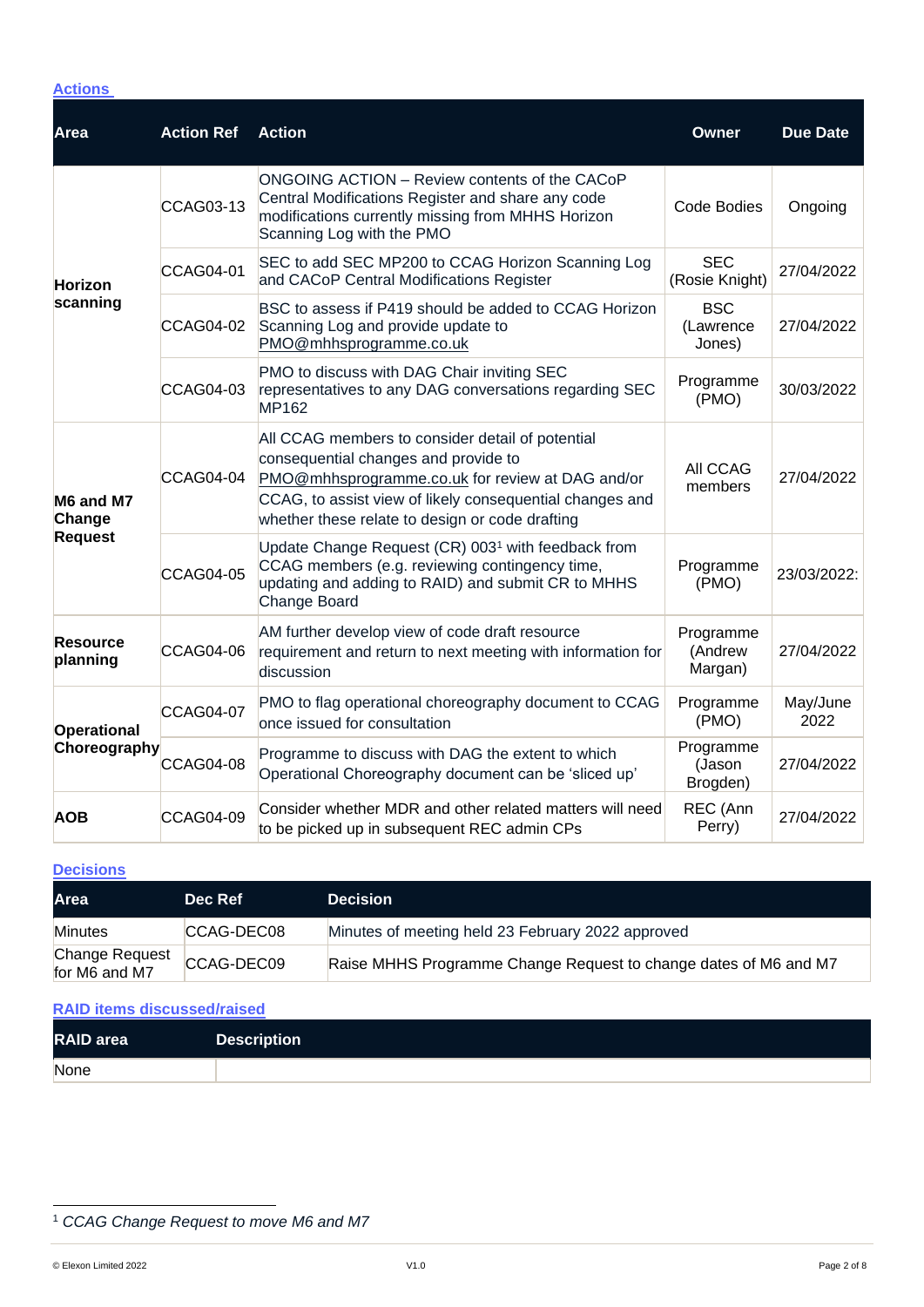#### **Minutes**

## **1. Welcome and Introductions**

The Chair welcomed attendees to the meeting.

## **2. Minutes and Actions**

The minutes of the CCAG meeting held 23 February 2022 were approved with no comments.

## **DECISION CCAG-DEC08: Minutes of meeting held 23 February 2022 approved**

FM provided updates on outstanding actions as per the [meeting papers.](https://mhhsprogramme-production-cdn.s3.eu-west-2.amazonaws.com/wp-content/uploads/2022/03/16160437/CCAG-pack_23-March-2022.zip) Further relevant updates are detailed below:

## **ACTION CCAG02-07: Engage with code bodies offline on how information on identified consequential changes will be shared with this group**

AM recommended this action is closed following feedback on the use of Smart Meter Act Powers (SMAP) from Ofgem. There will be an ongoing need to identify and assess prospective consequential code changes related to the MHHS Programme as understanding develops of both the design and changes to the Retail Energy Code (REC) and Balancing and Settlement Code (BSC). PS commented there was need for codes to be able to identify all changes that may arise through SMAP to enable planning and coordination for both MHHS changes and other changes which may sit outside the MHHS Programme. PS noted challenges during the Faster Switching Programme (FSP) with change congestion and visibility of changes on the horizon. AM agreed, noting the code changes required to deliver MHHS are complex, and the Programme are agnostic as to the extent of MHHS-related consequential change required and other potential changes which may be directed under SMAP which are outside the scope of the Programme. ACTION CLOSED.

## **ACTION CCAG 03-08: Ensure the dependency between qualification and code drafting is captured in the Programme RAID Framework**

It was confirmed this dependency had been recorded within the Programme RAID log. JB advised the RAID log will published for all participants to view, once the programme portal is operational. ACTION CLOSED.

## **3. Governance Group updates**

FM introduced a new standing agenda item aimed at increasing visibility and awareness of matters under discussion at the levels two and three programme groups. Updates were provided from the Programme Steering Group (PSG), the Design Advisory Group (DAG), and the Testing Advisory Group (TAG).

#### **PSG**

FM advised that MHHS Programme Change Requests (CR) CR001<sup>2</sup> and CR002<sup>3</sup>, which provide alternative proposals to change the date of the M5 programme milestone, were issued to Programme Participants (PPs) for impact assessment. The deadline for submitting responses is 17:00 Friday 25 March 2022. The responses will be presented at PSG on 06 April 2022, before being sent to Ofgem for a decision.

#### **DAG**

FM highlighted the extraordinary DAG meeting held 17 March 2022 to discuss the enactment of the level playing field design principle as it relates to Smart Energy Code (SEC) Modification Proposal (MP) 162<sup>4</sup> . SEC MP162 enact several MHHS-related requirements relating to Meter Data Retrieval (MDR) in Data Communication Company (DCC) systems. The outcome of the extraordinary meeting was agreement on the need to engage closely with SEC and that assessment by the Smart Meter Segment Sub-Group (SDS) is needed to determine whether there is an essential need for Target Response Times (TRTs) or less than 24 hours for parties undertaking MHHS-related MDR.

## **4. Horizon Scanning Log**

#### **Review of Horizon Scanning Log**

AM advised the purpose is to record changes across all codes that may have an interaction with or impact on the MHHS Programme. Code Bodies were reminded to share any relevant changes with [PMO@mhhsprogramme.co.uk](mailto:PMO@mhhsprogramme.co.uk) for inclusion in the Horizon Scanning Log as per ongoing action CCAG03-13. The log mirrors the structure of the Code Administration Code of Practice (CACoP) Central Modifications Register, and as such updates for the CCAG log should be provided in

*<sup>2</sup> Design Baseline Replan to July 2022*

*<sup>3</sup> Design Baseline Replan to November 2022*

*<sup>4</sup> [SEC changes required to deliver MHHS](https://smartenergycodecompany.co.uk/modifications/sec-changes-required-to-deliver-mhhs/)*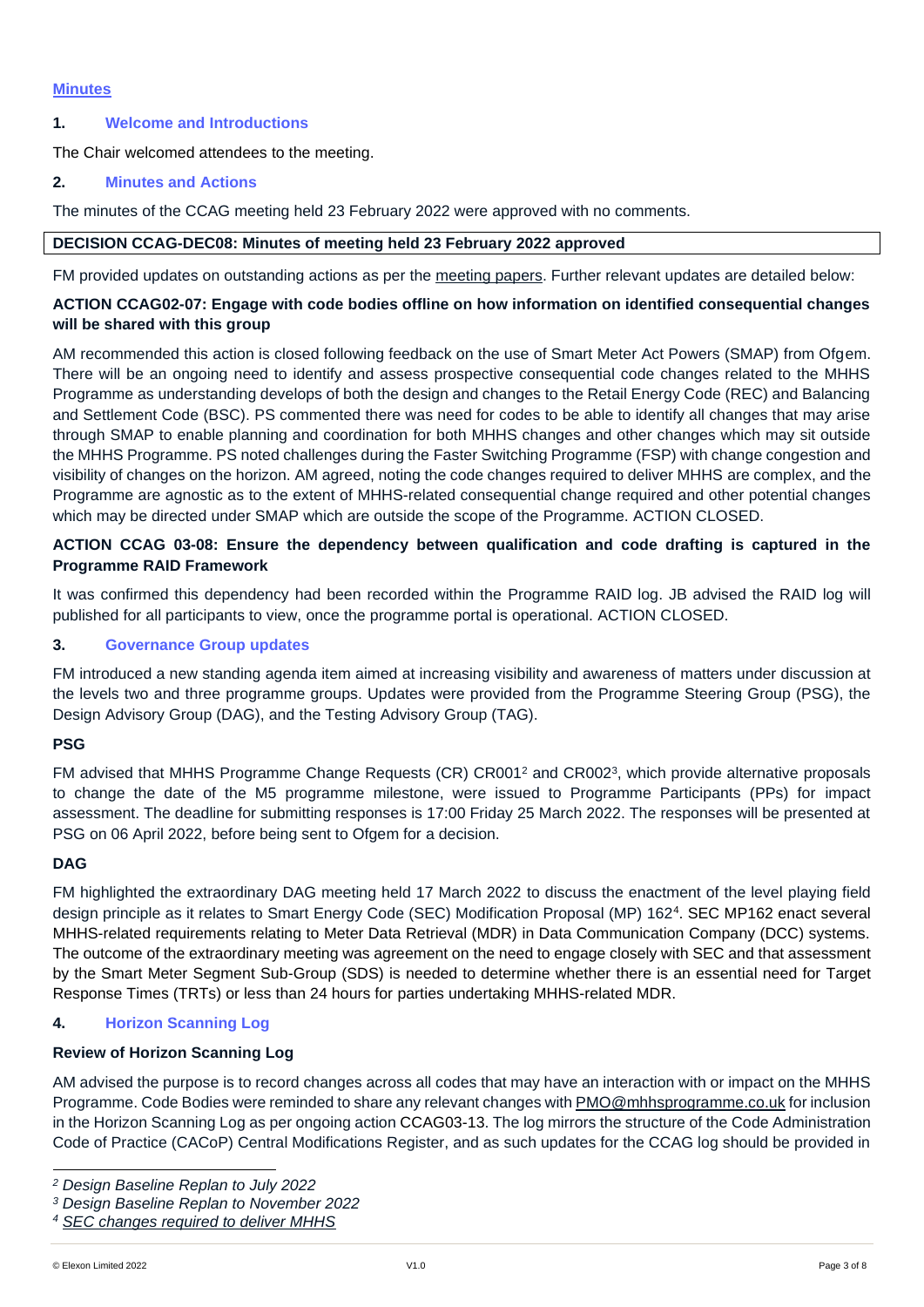an identical format. CCAG's role is to discuss and monitor changes which may impact MHHS and engage with code parties as required.

AM asked attendees if any relevant changes were missing from the log and queried whether Code Bodies have processes to identify changes that impact MHHS. One attendee noted SEC MP200<sup>5</sup> did not appear within the log and believed it should be included as it implements certain aspects of MP162.

## **ACTION CCAG04-01: SEC to add SEC MP200 to CCAG Horizon Scanning Log and CACoP Central Modifications Register**

AP advised REC have a process for identifying change which may impact MHHS and are raising these at CACoP. KK stated National ESO also have a procedure and they had identified BSC Modification P419<sup>6</sup> may require inclusion within the Horizon Scanning Log. LJ advised the BSC have a process too but had not identified BSC P419 as having impacts on MHHS. LJ agreed to assess whether P419 should be added to the log.

## **ACTION CCAG04-02: BSC to assess if P419 should be added to CCAG Horizon Scanning Log and provide update to [PMO@mhhsprogramme.co.uk](mailto:PMO@mhhsprogramme.co.uk)**

The group noted the recent addition to the log of REC Modifications R15 and R32.

#### **SEC MP162 Update**

RV provided a DCC update on SEC MP162, highlighting changes to how registration data is received by DCC systems as part of the FSP for the purposes of validating access control. RV highlighted SEC MP162 will require the DCC to validate MDR role appointments, which relate to parties other than suppliers who will need to undertake MDR for MHHS. The group were advised of several assumptions relating to the interfaces between DCC, the Central Switching Service (CSS), and MHHS, including an assumption the DCC will be notified of the identity of a supplier's MDR user. RV noted uncertainty which exist around the implementation of DCC system changes in November 2023 and requirements for User Acceptance Testing (UAT). RV further noted the importance of ensuring sufficient impact assessment is conducted with systems providers and the need to ensure alignment in the terms used in the legal drafting of the SEC changes.

PS queried whether suppliers will always know who an MDR service provider is, and therefore whether they will always be able to notify DCC of this. RV acknowledged this and responded it was possible any errors which are encountered in the process may require updates to the data items due to be introduced by SEC MP162.

RS noted a SEC representative did not appear to have been invited to the extraordinary DAG meeting where SEC MP162 was discussed, and request an invite is extended to attend such discussions in future.

## **ACTION CCAG04-03: Discuss with DAG Chair inviting SEC representatives to any DAG conversations regarding SEC MP162**

## **5. Smart Meter Act Powers Clarifications**

AMF provided an update on the prospective use of Smart Meter Act Powers (SMAP) as the current preferred method of designating the code changes required to give effect to MHHS. CCAG were advised the powers can be activated in c.40 working days and do require parliamentary time specifically. As such the powers could be activated even during Parliamentary recesses.

The group discussed how consequential changes would be defined to understand what changes will be designated by SMAP, if this is chosen as the most appropriate method for directing the necessary code changes to give effect to MHHS. The group agreed this required consideration and AM highlighted the current thinking is that consequential changes include anything that is material to the enactment of MHHS. AMF confirmed SMAP remains active for five years following commencement, and as such, it was possible for further tranches of code change to be directed should further consequential code changes be identified as the programme progresses. PS and RV agreed it was important to identify and track all potential consequential changes.

AM presented high-level analysis undertaken in conjunction with CCAG members regarding the use of SMAP or Significant Code Review (SCR) powers by Ofgem in directing the code changes required for MHHS. Following an assessment of the advantages and disadvantages of each power, there was a preference for the use of SMAP as it allows multiple tranches of changes across all codes, if necessary, whereas SCR powers may introduce additional risk

*<sup>5</sup> [Faster Switching consequential changes to the SEC](https://smartenergycodecompany.co.uk/modifications/faster-switching-consequential-changes-to-the-sec/)*

*<sup>6</sup> [Extension of P383 to include non-final Demand](https://www.elexon.co.uk/mod-proposal/p419/)*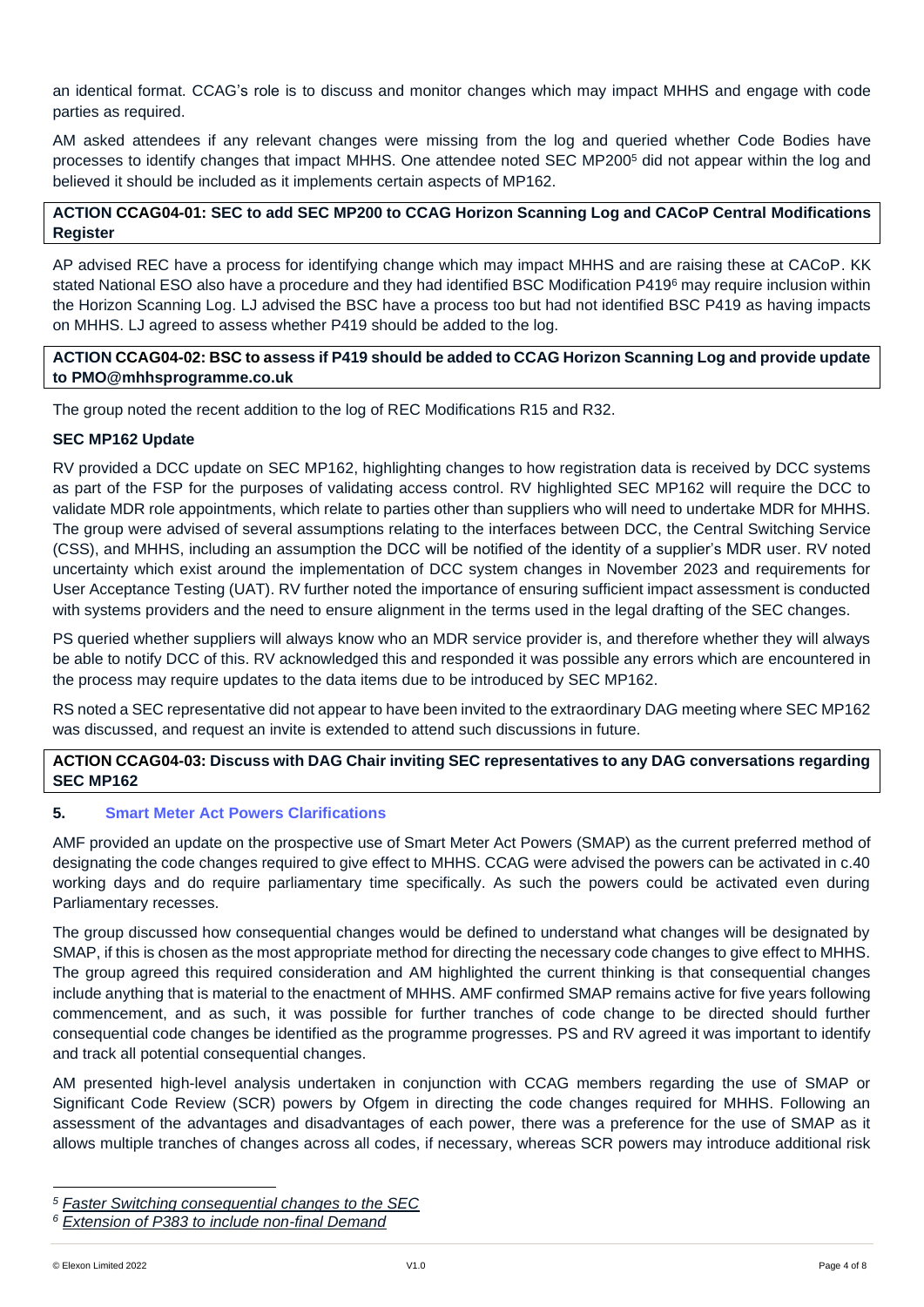owing to potentially narrower scope and the need for interaction with code change control processes and release dates, which may extend timelines.

## **6. Change Request for M6 and M7**

#### **Introduction**

MC provided an overview of this agenda item, advising movement of the M6 and M7 programme milestones relating to the delivery of code drafting and enactment of SMAP powers by Ofgem would require a CR. MC advised work had been undertaken following the last CCAG meeting to create a more detailed plan to identify the timelines and activities required to draft the necessary code changes for MHHS.

MC further advised a draft CR had been provided with the meeting papers and the BSC had agreed to act as proposer. It was explained there is a need to move forward quickly to avoid issues with the current programme deadlines for M6 and M7, which have been accepted as requiring change. AM highlighted the Programme drafted the change following engagement with the BSC and REC, and a CCAG member is acting as proposer to assist CCAG engagement in this.

MC explained the detailed steps to reach M6 will require input from CCAG Members. MC invited the group to comment on whether the plan timeframes were realistic and achievable, and noted the objective was to review the plan and agree the need to raise a CR. The CR would then be submitted to the MHHS Programme Change Board on 24 March 2022 and issued for impact assessment thereafter.

#### **Change Request and Plan**

MC explained particulars of the draft CR, including that it would enhance the deliverables of M6 compared to the current M6. Specifically, the current M6 is described as *'initial code changes drafted´,* whereas the enhanced M6 will required that code changes are fully baselined and ready for submission to Ofgem for direction on implementation as per the M7 milestone.

AM provided further detail on the plan, noting it contains periods for the assessment of the design baseline and its potential impact on the codes prior to code drafting commencing. The plan then details periods for the development of changes for individual topic areas (e.g. registration, etc.), the drafting and review of legal text, and development of transitional text.

CH asked what level of analysis had currently been undertaken regarding the specific areas of code requiring change, and therefore the extent to which individual Code Bodies should be involved in planning and whether they are able to support the level of work required at the times it is required. AM confirmed the plan does not specifically identify which areas of code require review/assessment at present, but this detail was in the process of being added with support from CCAG. Several members agreed further analysis will be required to develop understanding of what areas of code would require change. AM noted the plan divided these areas into 'large' and 'small' topics for assessment and development under each code, and it was possible to forecast what some of these areas will relate to (e.g. registrations). It was explained that the 'mini-consultation' periods contained in the plan had been set at two weeks, but this was flexible depending on the complexity or significance of a given topic area under consultation with code parties.

The group discussed the plan timelines, with PS asking whether there was any built-in contingency time. MC advised the timelines contains a mid-plan review period which provides for reassessment of the plan during its operation. LJ, as the proposer of the draft CR, stated there had been analysis to define the timescales detailed in the plan and these were considered reasonable based on current information. LJ went on to say further analysis may be required of the timescales once the plan is mobilised. JB highlighted the importance of raising the necessary CR to change the M6 an M7 milestones as soon as possible, to ensure it can be issued for impact assessment and submitted to the PSG and Ofgem before the current M6 and M7 deadlines elapse. The plan would be kept under review throughout the code drafting process and an ongoing assessment made of whether the relative timescales contained therein remain workable.

The Chair explained the M5 replanning activity, which will commence following publication of the detailed design baseline, will provide a further opportunity to review and change the code drafting timeframes if necessary. AM advised the group the code drafting plan will be included in the CR to change the dates of M6 ad M7 and urged parties to express any concerns over the timescales or activities detailed in the plan through their impact assessment responses once the CR is issued for comment. The Chair reminded parties the CR relates solely to changing the deadlines for code drafting and enactment of SMAP by Ofgem and were not to be viewed as an opportunity to seek any changes to design matters.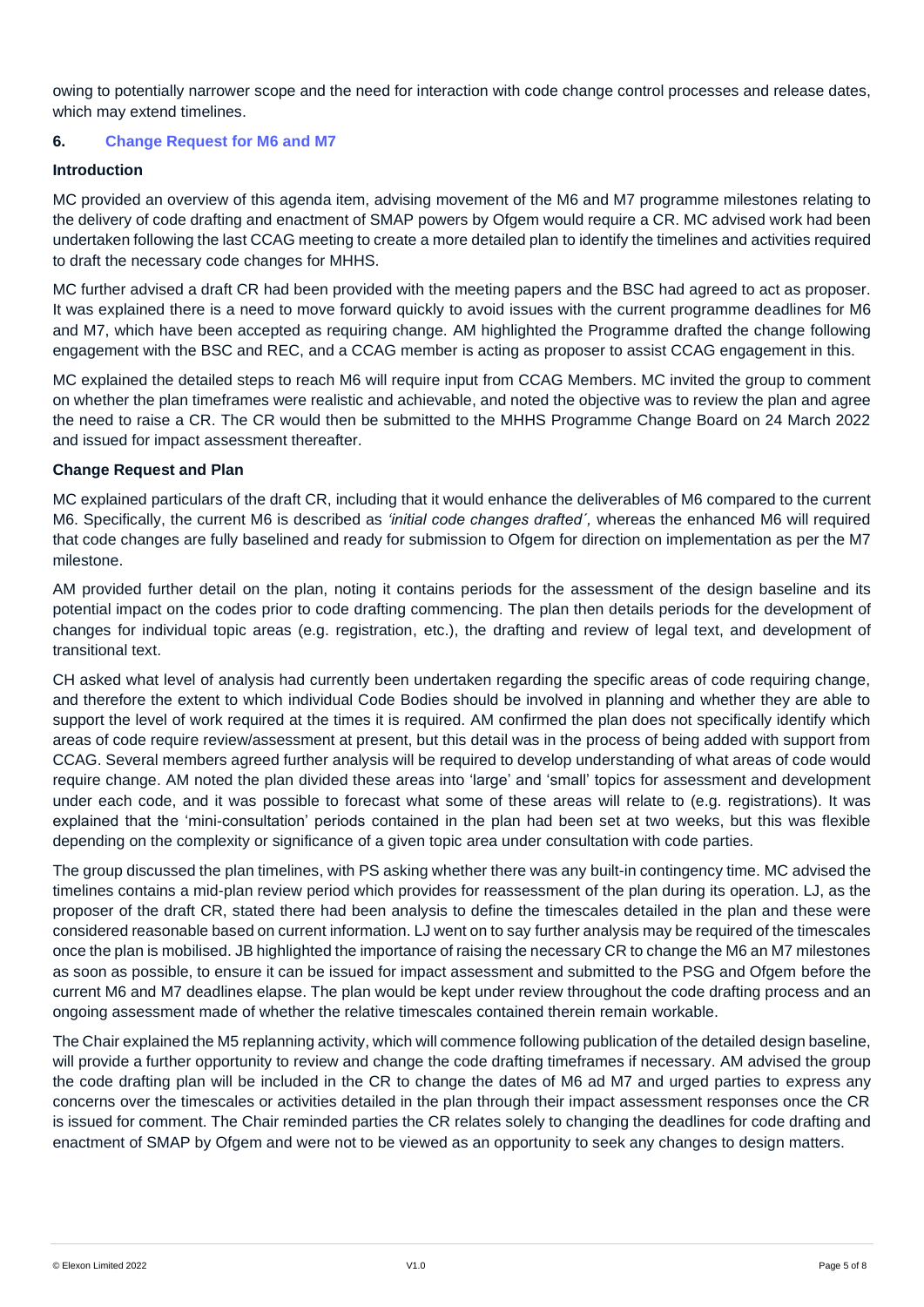## **Consequential Changes**

Members further discussed consequential changes, noting these may affect the timelines for delivery of code drafting. AM advised there will need to be a continuing assessment of consequential change requirements and it was likely understanding of this would develop as clarity is obtained on the changes required to the two most impacted codes – the Retail Energy Code (REC) and the Balancing and Settlement Code (BSC).

KK highlighted the Connection and Use of System Code (CUSC) as a specific example of a code where all prospective changes relating to MHHS are likely to be considered consequential rather than programme-critical. KK explained that despite the assumption CUSC changes were likely to be consequential only, this did not mean there would not be material changes needed to the code itself. An example of potential changes to Transmission Network Use of System (TNUoS) charges was given, and it was explained that whilst these changes may not be programme-critical, they will require significant input and agreement from code signatories, and as such may require Ofgem involvement to ensure implementation timelines are acceptable. PS provided another generic example of changes which are required because of MHHS but are not necessarily required to enact the MHHS Target Operating Model (TOM). The Chair advised it was not for the Programme to dictate matters that are outside of the programme scope, but it is important for Code Bodies to assess such matters and respond through appropriate channels such as impact assessments. The Chair requested members to consider specific consequential changes which may be required to enable the CCAG to begin to quantify practical examples of such change.

KK asked about consequential changes and what analysis has happened here, noting that these could affect the timescales for code changes. AM replies there are two definitions of consequential changes – changes to matters out with the programme and changes to codes as a result of the programme. AM highlighted that consequently changes to code are believed to be non-substantive at present. There will need to be an assessment of potential consequential changes once REC and BSC drafting is complete. Chair believes changes to CUSC are all consequential. KK notes there may be impacts on TNUoS charges, and how this is managed given it is not central to MHHS but may be a requirement in CUSC. Chair responds that this should be led by what degree of discussion is required with code parties, as changes to charging will need significant input form code parties. PS raises similar point about changes that may be required because of MHHS but not necessarily required to enact the TOM. Chair notes it is important that programme does not dictate matter that are outside code or outside programme – this is for affected parties to assess and respond to. Chair asks CCAG members to consider what consequential changes may be required and begin to quantify practical examples of consequential changes

**ACTION CCAG04-04: All CCAG members to consider detail of potential consequential changes and provide to [PMO@mhhsprogramme.co.uk](mailto:PMO@mhhsprogramme.co.uk) for review at DAG and/or CCAG, to assist view of likely consequential changes and whether these relate to design or code drafting**

#### **Specific Planning Matters**

MC posed several specific questions regarding elements of the code drafting plan developed by the Programme.

1. Does the plan include sufficient time for the development of transitional legal text?

AM discussed the need for parallel running of old and new systems, and as a result, the clear need for legal text which caters for this transitional period and provides cutover arrangements. AP noted REC have a transitional schedule and believed it key to determine the specific dates of any parallel operation of systems and how transitional arrangements will commence. JB and the Chair highlighted the Programme will review individual code schedules and processes and as cutover begins, there will be a need to precisely delineate the commencement of certain processes' operation in new systems and deal with any 'in-flight' activities. The Chair believed four weeks as currently provided in the plan seemed sufficient to identify cutover arrangements for individual processes. No objections or further comments were received from the group.

2. Will more than one code release be required to implement the necessary code changes?

MC explained two code releases were currently anticipated as a minimum to enable implementation of the required code changes. PS noted the need for close coordination between code changes and system changes, and that it was difficult to determine how many releases would be required without knowing the specific content and level of change (e.g. requirements for the installation of new equipment or other hardware). PS believed this will only become apparent as the details of the design become clearer. AM believed two releases could be sufficient if all changes were well-identified during drafting and development of the code changes. PS explained it may be necessary to implement code changes first, with systems changes occurring later or phased according to cutover arrangements. The Chair agreed this was a pertinent topic of discussion and it would need to be determined whether the M8 milestone, which relates to designation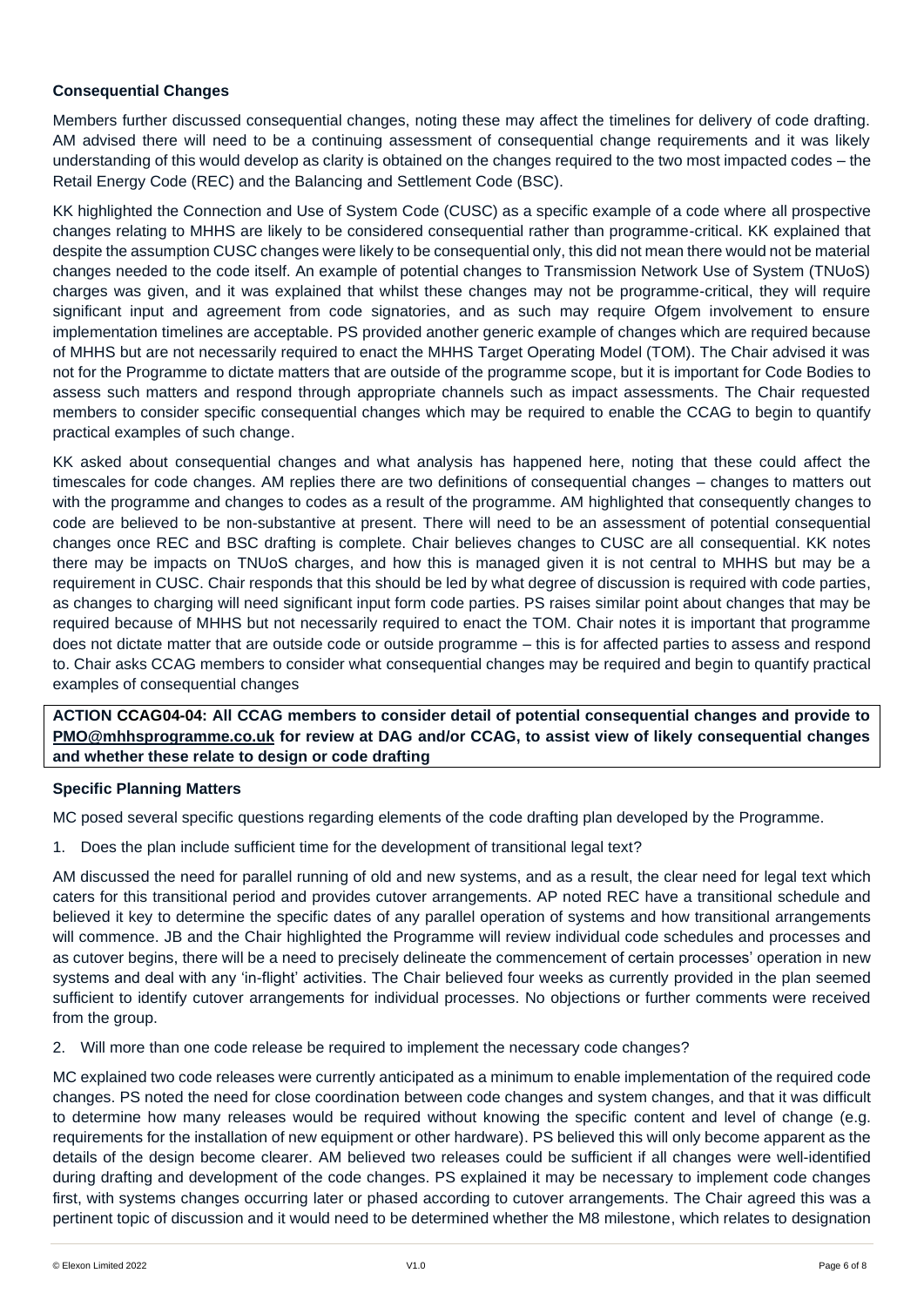of code changes by Ofgem, should be linked to a code release date or whether legal text can simply provide effective dates which are set in the future, to ensure simplicity and efficiency in as far as possible. The group did not consider at this juncture that significantly more than two code releases would be required

## **ACTION CCAG04-05: Programme to update Change Request (CR) 003<sup>7</sup> with feedback from CCAG members (e.g. reviewing contingency time, updating, and adding to RAID) and submit CR to MHHS Change Board**

The group agreed for a CR to be raised to move the M6 and M7 dates and were advised this would be submitted to the MHHS Programme Change Board on 24 March 2022 and submitted to impact assessment thereafter. Responses will then be reviewed at the Programme Steering Group (PSG) and a recommendation made to Ofgem for approval. Members were advised a quick turnaround would be required to impact assess the CR and ensure submission to Ofgem ahead of the current programme plan deadline for M6. As such parties were urged to provide any impact assessment responses as soon as reasonably practicable.

## **DECISION CCAG-DEC09: Raise MHHS Programme Change Request to change dates of M6 and M7**

## **7. Code Draft Resource Planning**

AM provided an overview of initial thinking on the resource requirements for Code Bodies and explained further detail would be provided at the next meeting. AM posed several questions and assumptions to Code Bodies on resourcing requirements, the most pertinent of which was the assumption the Programme will draft the required code changes via programme working groups with input and support from CCAG and Code Bodies. Code Bodies will then review the drafting with the CCAG and in consultation with their code signatories.

PS asked whether suppliers will also be provided with a view of resourcing requirements, and whether early visibility can be provided to enable industry parties to plan. AM agreed this would be ideal, and the Programme will begin to flesh out the individual topic areas within the code drafting plan and map the timelines for input of expert resource. AP highlighted REC is looking closely at resource requirements and support a 'long and thin' resource model, meaning it is important to avoid significant overlap of drafting stages where expert input is required.

The group briefly discussed the mini-consultations within the code drafting plan, agreeing flexibility may be required on the duration of these. FMa agreed and stated it was important to consider whether the timeframes code parties are given for responses are sufficient and appropriate. The Chair noted the two-week periods for mini-consultations contained with the plan are in line with other such periods within the programme, providing the example of design documentation which are consulted on rapidly. The Chair agree with CCAG members the need for consideration of what timeframes are adequate for the mini-consultations depending on the topic under consideration.

AM then highlighted the anticipated cyclical process for code drafting activities, involving drafting, review, consultation, refinement, and which gives an indication of the structure of the review cycle and therefore what will need resourcing by the codes.

Finally, AM advised the view of resourcing requirements for code drafting would be further developed and more detail presented at the next CCAG meeting.

**ACTION CCAG04-06: Programme to further develop view of code draft resource requirement and return to next meeting with information for discussion**

#### **8. Operational Choreography**

A verbal update on the Operational Choreography document was provided, with the group advised the MHHS Programme Design Team are currently scoping the design activities to be included and will be scheduling a subgroup meeting to prepare the document for review by the Business Process Rules Working Group (BPRWG). It is anticipated this will be reviewed as part of the Tranche 3 design artefact work which is due to operate from 02 May 2022 to 30 May 2022, with submission to Dag for final approval due in June 2022. The Chair advised the document will be flagged to CCAG once it is issued for consultation.

## **ACTION CCAG04-07: Programme to flag operational choreography document to CCAG once issued for consultation**

<sup>7</sup> CCAG proposals to delay M6 and M7